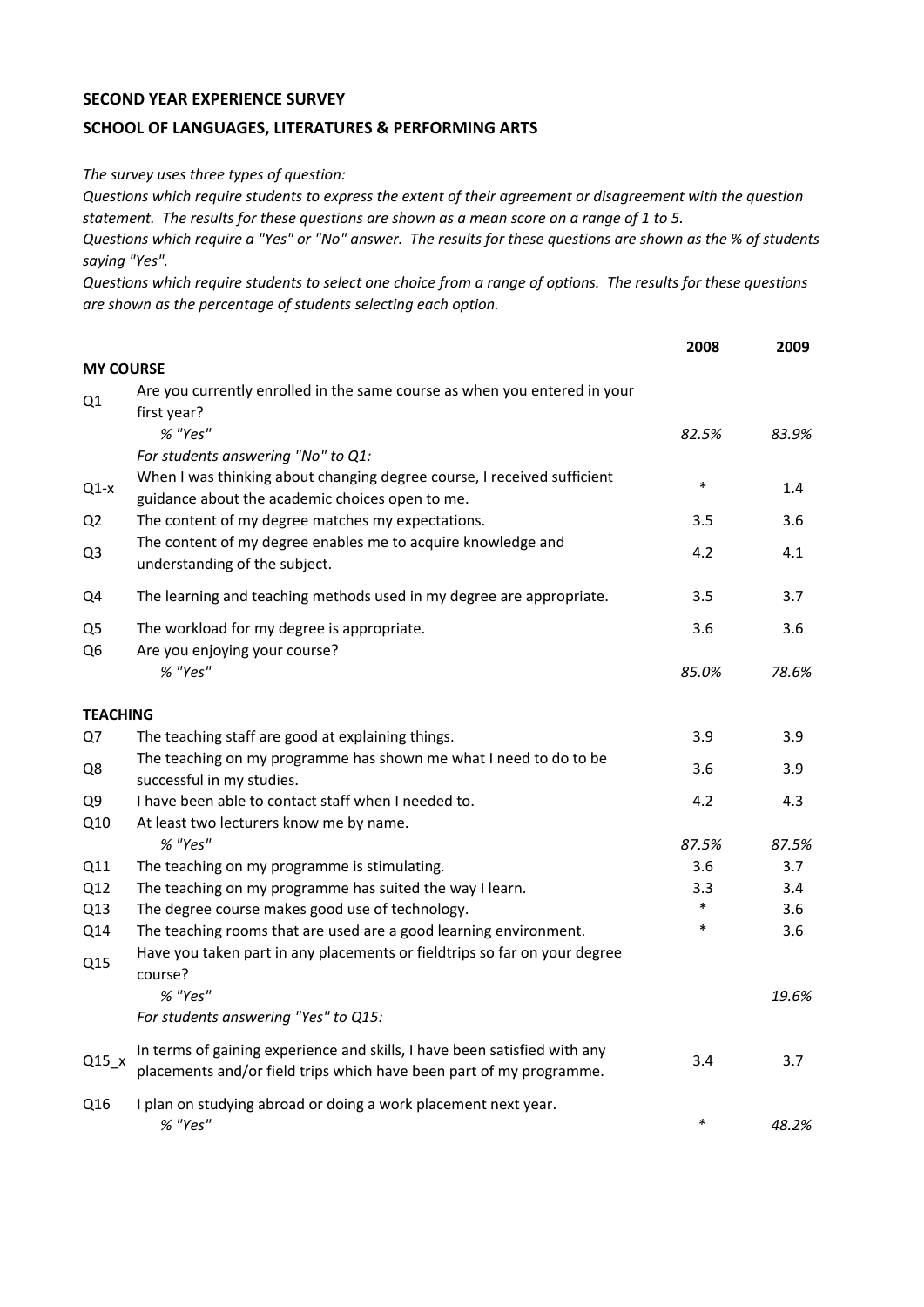|                 |                                                                                                      | 2008   | 2009   |
|-----------------|------------------------------------------------------------------------------------------------------|--------|--------|
|                 | <b>ASSESSMENT AND FEEDBACK</b>                                                                       |        |        |
| Q17             | Feedback on my work has been prompt (within three weeks of submission of<br>the work).               | 3.6    | 3.7    |
| Q18             | Feedback on my work has helped me in my learning.                                                    | 3.6    | 3.8    |
| Q19             | The criteria used in assessing work were made clear at the beginning of my<br>programme.             | 3.6    | 3.8    |
| Q <sub>20</sub> | I am satisfied with my academic performance on my modules.                                           | 3.6    | 3.4    |
| <b>SERVICES</b> |                                                                                                      |        |        |
|                 | Where I have used them, I have been satisfied with the following:                                    |        |        |
| Q <sub>21</sub> | <b>Accommodation Office</b>                                                                          | 3.6    | 3.6    |
| Q <sub>22</sub> | <b>Admissions Office</b>                                                                             | 4.1    | 3.5    |
| Q <sub>23</sub> | <b>Campus Eating Places</b>                                                                          | $\ast$ | 3.6    |
| Q24             | Careers Services, Work Placement Centre, Jobshop                                                     | 4.1    | 3.9    |
| Q <sub>25</sub> | <b>Counselling Service</b>                                                                           | $\ast$ | 3.6    |
| Q26             | <b>Disability Services</b>                                                                           | 3.7    | 3.4    |
| Q27             | <b>Health Services</b>                                                                               | 3.8    | $\ast$ |
| Q28             | <b>Finance Office</b>                                                                                | 3.8    | 3.5    |
| Q29             | Learning Development Service                                                                         | $\ast$ | 3.8    |
| Q30             | Queen's International                                                                                | 3.3    | 3.1    |
| Q31             | Queen's Sport (PEC)                                                                                  | $\ast$ | 3.8    |
| Q <sub>32</sub> | Student Jobshop                                                                                      | $\ast$ | 3.4    |
| Q33             | <b>Student Records and Examinations</b>                                                              | 4.0    | 3.8    |
| Q34             | <b>Student Support</b>                                                                               | 3.6    | $\ast$ |
| Q35             | <b>Student Guidance Centre</b>                                                                       | 3.8    | 4.1    |
| Q36             | Students' Union                                                                                      | $\ast$ | 4.2    |
| Q <sub>37</sub> | University Clubs and Societies                                                                       | $\ast$ | 3.9    |
| Q38             | The Students' Union has enhanced my experience at Queen's.                                           | $\ast$ | 3.4    |
| <b>ADVICE</b>   |                                                                                                      |        |        |
|                 | I have received sufficient guidance about the academic choices open to me:                           |        |        |
| Q39             | Post-admission (from Schools, Academic Staff)                                                        | 3.6    | *      |
| Q40             | When I was thinking about what modules I would take in second year                                   | $\ast$ | 3.4    |
| Q41             | Now that I am in my second year                                                                      | 3.6    | 3.4    |
| Q42             | Queen's information on tuition fees and bursaries was helpful.                                       | *      | 3.2    |
| Q43             | The most useful source of information on tuition fees and financial support<br>was:                  |        |        |
|                 | Secondary School                                                                                     | $\ast$ | *      |
|                 | E&LB/LEA                                                                                             | *      | *      |
|                 | <b>UCAS</b>                                                                                          | *      | *      |
|                 | Queen's literature (leaflets, correspondence)                                                        | 42.5%  | *      |
|                 | Queen's website                                                                                      | 57.5%  | *      |
|                 | Other                                                                                                | *      | $\ast$ |
|                 | <b>LEARNING RESOURCES</b>                                                                            |        |        |
| Q44             | The library resources (eg, books, journals) are good enough for my needs.                            | 3.8    | 3.7    |
| Q45             | The library services (eg, borrower services, information, training) are good<br>enough for my needs. | 3.8    | 3.6    |
| Q46             | I have been able to access computers when I needed to.                                               | 3.7    | 3.6    |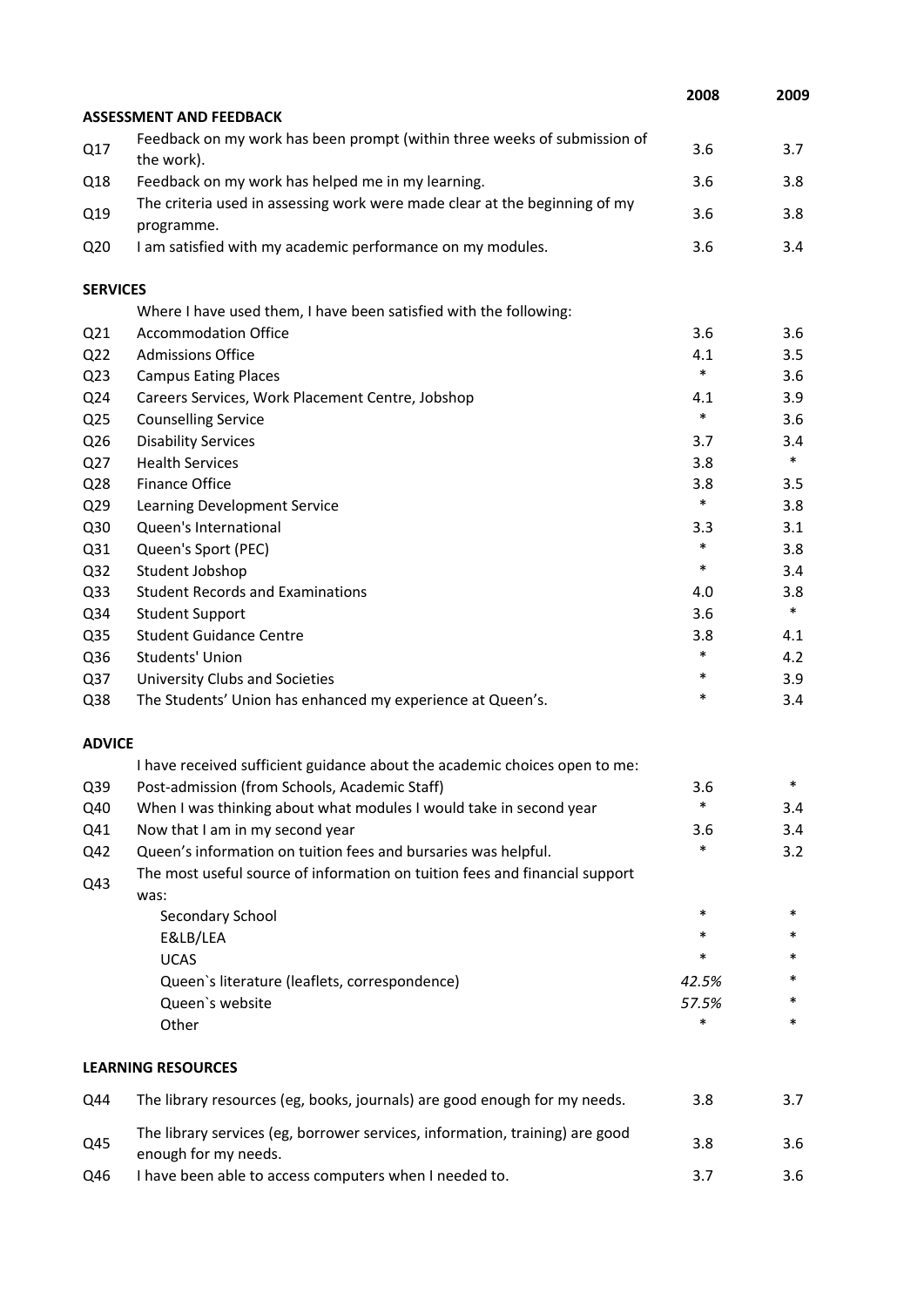|                 |                                                                                                                                                      | 2008   | 2009  |
|-----------------|------------------------------------------------------------------------------------------------------------------------------------------------------|--------|-------|
|                 | <b>STUDY LIFE BALANCE</b>                                                                                                                            |        |       |
| Q47             | How many hours of time-tabled classes (eg, lectures, tutorials, seminars,<br>practicals) have you had scheduled in an average week during term-time? |        |       |
|                 | $0 - 6$                                                                                                                                              | 2.5%   | 5.4%  |
|                 | $7 - 12$                                                                                                                                             | 92.5%  | 76.8% |
|                 | $13 - 18$                                                                                                                                            | 5.0%   | 16.1% |
|                 | 19-24                                                                                                                                                | 0.0%   | 1.8%  |
|                 | $25+$                                                                                                                                                | 0.0%   | 0.0%  |
| Q48             | How many days per week during term-time do you typically come to Queen's<br>to study?                                                                |        |       |
|                 | 1                                                                                                                                                    | 9.4%   | 3.6%  |
|                 | $\overline{2}$                                                                                                                                       | 28.1%  | 3.6%  |
|                 | 3                                                                                                                                                    | 3.1%   | 23.2% |
|                 | 4                                                                                                                                                    | 40.6%  | 48.2% |
|                 | $5+$                                                                                                                                                 | 18.8%  | 21.4% |
| Q49             | Where are you living while you are attending Queen's?                                                                                                |        |       |
|                 | At Home                                                                                                                                              | 42.5%  | 35.7% |
|                 | Other private accommodation                                                                                                                          | 55.0%  | 58.9% |
|                 | University run accommodation                                                                                                                         | 2.5%   | 5.4%  |
| Q50             | Have you been required to take on employment (part-time, full-time) to                                                                               |        |       |
|                 | finance yourself through university?                                                                                                                 |        |       |
|                 | % "Yes"                                                                                                                                              | 85.0%  | 85.7% |
|                 | For students answering "Yes" to Q50:                                                                                                                 |        |       |
|                 | Q50_x Please select the number of hours you work in your job per week:                                                                               |        |       |
|                 | $1 - 5$                                                                                                                                              | 12.1%  | 8.3%  |
|                 | $6 - 10$                                                                                                                                             | 21.2%  | 16.7% |
|                 | $10 - 15$                                                                                                                                            | 33.3%  | 37.5% |
|                 | 16-20                                                                                                                                                | 21.2%  | 31.3% |
|                 | $21 - 25$                                                                                                                                            | 6.1%   | 4.2%  |
|                 | $26+$                                                                                                                                                | 6.1%   | 2.1%  |
| Q51             | I find it difficult to balance academic and other commitments such as:                                                                               |        |       |
|                 | Social Life                                                                                                                                          | 3.3    | 2.7   |
|                 | Work (part-time, full-time)                                                                                                                          | 3.1    | 2.6   |
|                 | Caring for others (parent, partner, children)                                                                                                        | 3.3    | 3.1   |
|                 | PERSONAL DEVELOPMENT                                                                                                                                 |        |       |
| Q52             | My programme requires me to work with other students.                                                                                                | 4.4    | 4.2   |
| Q53             | I have received sufficient advice about Personal Development Planning (PDP).                                                                         | 2.1    | 2.9   |
| Q54             | I am not as motivated towards my studies as I should be.                                                                                             | 3.1    | 3.2   |
| Q55             | I haven't done the background reading expected of me.                                                                                                | 3.2    | 3.5   |
| Q56             | Academic work at this level is harder than I expected it to be.                                                                                      | 3.2    | 3.0   |
| Q57             | I feel I have made the right choice of programme.                                                                                                    | 3.9    | 3.7   |
| Q58             | I know what I want to do when I graduate.                                                                                                            | 3.0    | 2.8   |
| Q59             | I am confident that my programme will lead to a job at a level that matches<br>my qualification.                                                     | 3.0    | 3.1   |
| Q60             | I enjoy the social side of being at Queen's.                                                                                                         | 3.9    | 3.9   |
| Q61             | I know about Degree Plus.                                                                                                                            | $\ast$ | 2.3   |
| Q <sub>62</sub> | I have been encouraged to meet with a Careers Adviser to discuss my future<br>plans                                                                  | 1.8    | 3.0   |